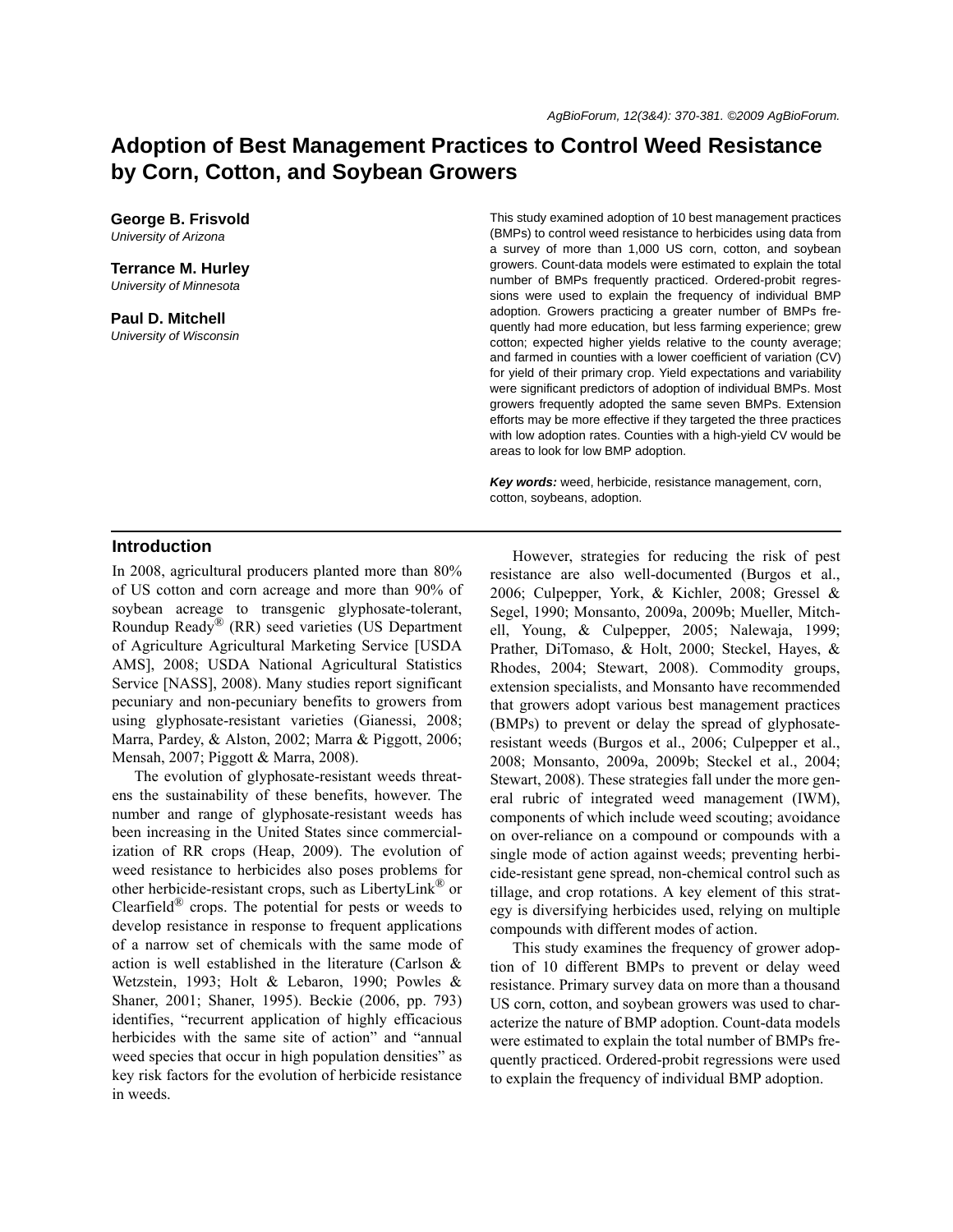### **Previous Studies**

There are four strands of literature pertinent to the understanding of grower adoption of BMPs. First, weed science studies describe how weed resistance to herbicides evolves, the approaches to prevent and respond to resistance, and the roles of different BMPs in prevention and response (e.g., Beckie, 2006; Green, 2007). These are not economic studies *per se*, but do consider economic incentives and trade-offs. Second are normative, economic modeling approaches (e.g., Gorddard, Pannell, & Hertzler, 1995; Llewellyn, Lindner, Pannell, & Powles, 2001; Pannell & Zilberman, 2001; Weersink, Llewellyn, & Pannell, 2005). Here, the susceptibility of weeds to herbicides is examined as an exhaustible resource. Growers face an intemporal trade-off between weed-management practices that maximize short-run returns versus practices that delay resistance. Delaying resistance may be less profitable in the short-run, but more profitable in the long run. Third, positive, empirical analyses collect and analyze data on grower perceptions and behavior regarding weed resistance (e.g., Hammond, Luschei, Boerboom, & Nowak, 2006; Johnson & Gibson, 2006; Wilson, Tucker, Hooker, LeJeune, & Doohan, 2008). While the economic models highlight how growers *should* manage resistance, these empirical studies examine what steps growers *actually take* to manage it. These studies also shed light on grower rationales for their behavior. Fourth, there is the econometric approach (Llewellyn et al., 2007). The first step in this approach is to develop a dynamic economic model of weed management, including resistance management. Results from the theoretical model guide variable selection and statistical specification for multivariate regression analysis. Finally, the multivariate regression analysis tests hypotheses generated from the theoretical model. Thus, the prescriptive, theoretical model informs specification of the descriptive, statistical model. In turn, statistical model results test the validity of and hypotheses generated by the theoretical model.

### **Conceptual Framework**

Following Llewellyn et al. (2001, 2007), we treat the adoption of weed resistance BMPs as a dynamic optimization problem. A grower chooses application rates of a preferred herbicide,  $H_t$ , and adoption of different BMPs,  $M_t$ , to maximize the net present value (*NPV*) of returns.

$$
\begin{aligned} \text{Max } NPV &= \sum_{t=0...n} \{ P_t Y_t [1 - \delta_t \left( N_t, R_t, H_t, M_t \right) ] \\ &- C_H H_t - C_M \left( M_t \right) - V_t \} \, \beta \end{aligned} \tag{1}
$$

with respect to  $H_t$ ,  $M_t$ , subject to

$$
R_t - R_{t-1} = f(N_t, R_t, H_t, M_t, X_t); \partial f / \partial H_t > 0; \partial f / M_t < 0; \partial f / X_t > 0,
$$
\n(2)

where

 $P_t$  = crop price

 $Y_t$  = crop yield

 $\delta$ <sup>*t*</sup> = percent yield loss from weed damage

 $N_t$  = pre-treatment weed population

 $R_t$  = weed resistance to the herbicide

 $H_t$  = level of herbicide use

 $M_t$  = vector of resistance management practices

 $X_t$  = behavior of neighbors or external factors that increase resistance

 $C_H$  = cost of herbicide treatment

 $C_M$  = cost of resistance management

 $V_t$  = other variable costs

*β* = discount factor

Equation 2 characterizes the evolution of resistance. Initially, use of the herbicide reduces damage  $(\partial \delta_0 / \partial H_t \leq 0)$ , but also increases resistance  $(\partial f / \partial H_t > 0)$ . Evolution of resistance renders the herbicide less effective  $\left(\frac{\partial^2 \delta_0}{\partial H_t} \frac{\partial R_t}{\partial R_t}\right)$  Resistance-management BMPs,  $M_t$ , slow the evolution of resistance  $(\partial f / M_t \le 0)$ , but entail additional costs,  $C_M(M_t)$ . BMPs may reduce damage in the current period ( $\partial \delta_t / \partial M_t < 0$ ). However, these alternatives may be less effective or more expensive than frequent applications of the preferred herbicide. For example, repeated applications of glyphosate may be more profitable (at least in the shortrun) than applying tank mixes or additional residual herbicides.<sup>1</sup> Many growers manage herbicide-resistant crops in combination with no-till practices. While supplemental tillage offers the option of non-chemical control, it would require growers to forego some benefits of no-till systems (such as reduced fuel costs or soil erosion).

This stylized model captures key features of weed BMP adoption. First, BMPs are costly to adopt. Yet they

*<sup>1.</sup> The model presented here treats use of multiple herbicides with different modes of action as part of the set of BMPs in Mt . A more complete, but more complicated, model could consider resistance evolution of different classes of herbicides, not just the preferred herbicide. This would involve multiple equations such as f(), but could allow for examination of the "optimal rotation" of herbicides.*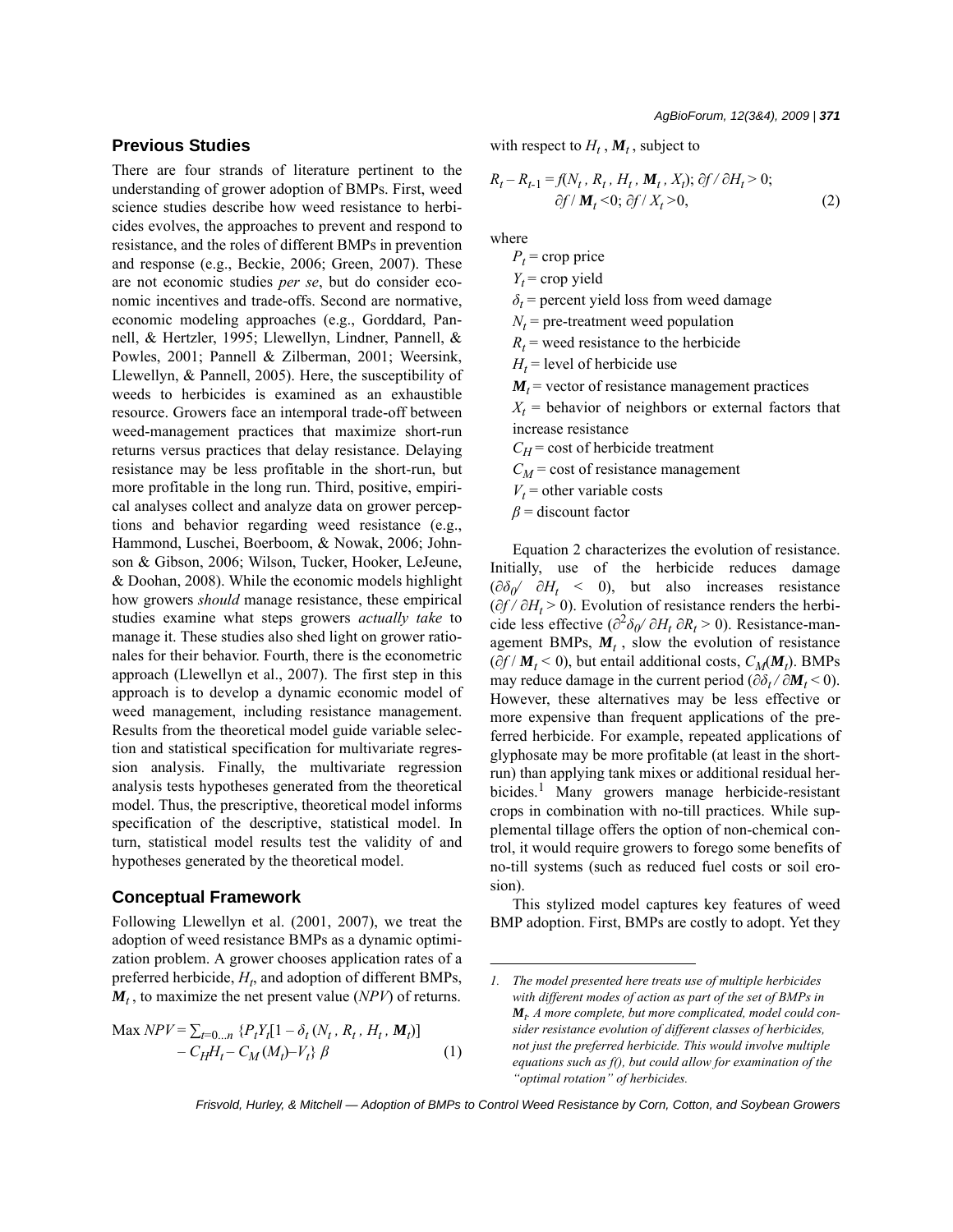slow resistance and can, in some cases, substitute for herbicide applications in reducing current damage. Thus, some BMPs may be profitable to adopt apart from their contribution to resistance management. If BMPs reduce current profitability, however, growers will not adopt them unless (a) they effectively slow resistance, (b) their contribution to future profitability counteracts their short-run costs, and (c) growers recognize the BMPs' contribution to future profitability.

Even if the damage function  $\delta$ () and resistance-evolution equation  $f()$  are such that adoption of BMPs increases the NPV of long-run profits, growers may still not adopt them. Growers must have sufficient information about  $\delta$ () and  $f$ ) to expect that their own adoption of BMPs is profitable in the long run. A potential role of extension is to increase knowledge about  $\delta$ () and *f*(). There is more scope for individual growers learning about the effect of practices on current weed damage, *δ*(), than on the evolution of resistance, *f*(). High variability in production outcomes, however, may make such learning more difficult.

Another factor affecting grower adoption is whether growers perceive weed resistance to be subject to their own control. Pannell and Zilberman (2001) have argued that resistance management is subject to greater individual control than insect pest management, indicating that common pool externalities discouraging resistance management should be less of a problem. If, however, growers perceive that resistance depends on external factors rather than their own actions (i.e., the effect of  $\partial f / X_t$ dominates the effect of ∂*f* / *Mt* ), this will discourage BMP adoption. In a study of Ohio farmer perceptions of weed management, Wilson et al. (2008) found growers attributed weed introduction and spread to external natural factors and neighbor behavior. At the same time, they placed less emphasis on the importance of their own actions.

The evolution of resistance may also spur adoption of BMPs. As resistance to an herbicide develops, relying solely on that herbicide becomes less effective at managing weeds. In effect, as  $\partial \delta_t / \partial H_t$  approaches zero, growers may be forced to shift to other weed-control methods. Various studies suggest that development of herbicide-resistant weeds in Australia and Canada has spurred greater adoption of BMPs (Llewellyn et al., 2004; Powles, Preston, Jutsum, & Bryan, 1997; Wilson et al., 2008). Thus, one may see use of BMPs not to prevent resistance but as a means of mitigating it.

This simple model suggests testable hypotheses. First, growers will be more likely to adopt BMPs that have immediate benefits in terms of controlling current weed populations. Second, this effect will be stronger for growers with higher potential yields because percent reductions in damage have a higher payoff. In contrast, growers will be less likely to adopt practices that do not provide obvious, short-run benefits. Third, growers experiencing resistance problems may increase BMPs as their traditional means of control becomes less effective. Fourth, implementing complex, interrelated BMPs may require more human capital. So, one may expect more use of BMPs among growers with more education. Greater education helps lower costs of implementing BMPs (*C<sub>H</sub>*). Fifth, greater variability in agronomic and economic outcomes may discourage BMP adoption. Pannell and Zilberman (2001) note the importance of observability and trialability in encouraging adoption of new technologies. In areas with highly variable production outcomes, growers may have more difficulty assessing the effects of and returns to BMP adoption.

#### **Data**

Data were collected via a telephone survey conducted by Marketing Horizons for Monsanto in November/ December of 2007. The survey was designed to be a random, representative sample of corn, cotton, and soybean growers from the Great Plains eastward. Data collection was restricted to farms with 250 or more acres of the targeted crop. Responses were obtained from 401 cotton growers, 402 corn growers, and 402 soybean growers. While growers were "targeted" to respond to questions about a particular crop, they often also produced other crops. For example, many cotton growers who were asked detailed questions about cotton production also grew corn or soybeans.

The survey included four sections. The first asked questions about operator and farm characteristics. These included operator education and experience, acres operated, percentage of operated land owned, acres of different crops grown, acreage planted with herbicide-tolerant crops, crop-rotation practices, and extent of livestock production. The second section asked growers about their current weed management; adoption of weed-resistance BMPs; herbicides and/or tillage used for pre-plant, pre-emergent, and post-emergent weed control; and timing and frequency of post-emergent weed management. The third section asked growers about their attitudes regarding various weed-management concerns, such as crop yield, crop-yield risk, crop price, crop-price risk, herbicide costs, seed costs, overhead costs, labor and management time, crop safety, operator and worker safety, environmental safety, erosion control, and conve-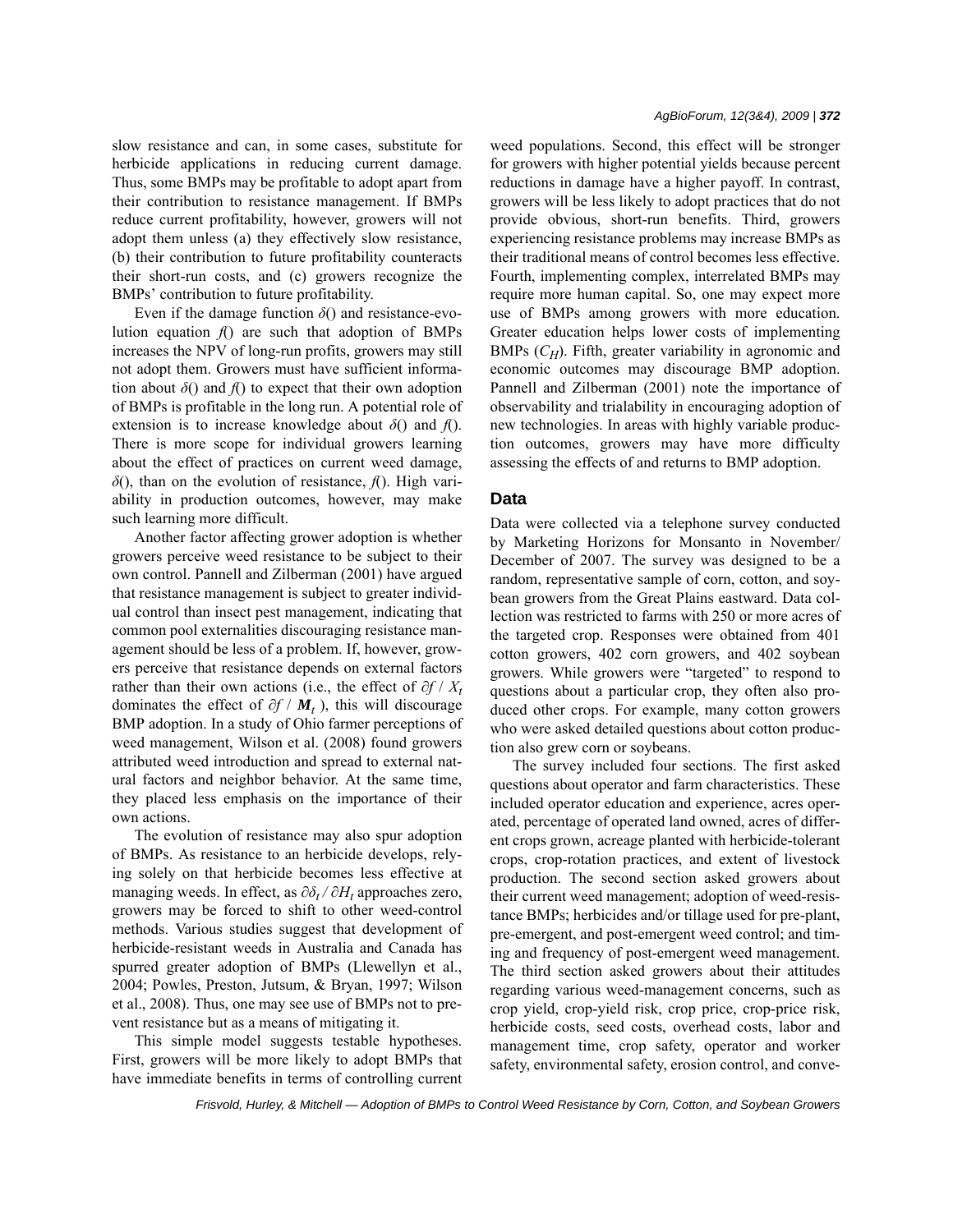**Table 1. Frequency of weed resistance best management practice (BMP) adoption (percent of respondents practicing).**

| <b>BMP</b>             | <b>Always</b> | <b>Often</b> | <b>Sometimes</b> | Rarely | <b>Never</b> |
|------------------------|---------------|--------------|------------------|--------|--------------|
| <b>Scout before</b>    | 57%           | 26%          | 11%              | 3%     | 2%           |
| <b>Scout after</b>     | 51%           | 29%          | 15%              | 2%     | 1%           |
| <b>Clean field</b>     | 60%           | 14%          | 13%              | 5%     | 8%           |
| <b>Control early</b>   | 54%           | 35%          | 9%               | 1%     | 0%           |
| <b>Control escapes</b> | 45%           | 34%          | 15%              | 4%     | 2%           |
| <b>Clean equipment</b> | 15%           | 11%          | 20%              | 22%    | 31%          |
| New seed               | 87%           | 7%           | 3%               | 1%     | 2%           |
| Different modes        | 18%           | 21%          | 33%              | 15%    | 13%          |
| Supplemental tillage   | 11%           | 10%          | 26%              | 21%    | 32%          |
| Use label rate         | 74%           | 19%          | 4%               | 1%     | 0%           |

nience. The fourth section asked growers about the cost of their weed-management program and the value of the benefits they derived using a RR weed-management program.

For this study, weed-resistance management practices were categorized into 10 separate BMPs:

- 1. Scouting fields before applying herbicides
- 2. Scouting fields after herbicide applications
- 3. Start with a clean field, using either a burndown herbicide application or tillage
- 4. Controlling weeds early when they are relatively small
- 5. Controlling weed escapes and preventing weeds from setting seeds
- 6. Cleaning equipment before moving from field to field to minimize spread of weed seed
- 7. Using new commercial seed that is as free from weed seed as possible
- 8. Using multiple herbicides with different modes of action
- 9. Using tillage to supplement herbicide applications
- 10. Using the herbicide-label recommended application rate

Growers could choose among five responses when asked how frequently they adopted a BMP: (1) always, (2) often, (3) sometimes, (4) rarely, and (5) never. (Growers could respond, "don't know," but these accounted for 0.3% of responses). Six BMPs were always practiced by a majority of growers (Table 1). There were three BMPs, however, that a significant share of growers never practiced. These included cleaning equipment before moving between fields (31%), using multiple herbicides with different modes of action (13%), and using supplemental tillage (32%).

**Table 2. Frequency of weed resistance BMP adoption (percent of respondents).**

|                         | Often or |                  | <b>Rarely or</b> |
|-------------------------|----------|------------------|------------------|
| <b>BMP</b>              | always   | <b>Sometimes</b> | never            |
| <b>Scout before</b>     | 83%      | 11%              | 5%               |
| <b>Scout after</b>      | 81%      | 15%              | $4\%$            |
| Clean field             | 75%      | 13%              | 12%              |
| Control early           | 89%      | 9%               | 2%               |
| <b>Control escapes</b>  | 79%      | 15%              | 6%               |
| <b>Clean equipment</b>  | 25%      | 20%              | 54%              |
| New seed                | 94%      | 3%               | 2%               |
| Different modes         | 39%      | 33%              | 28%              |
| Supplemental<br>tillage | 21%      | 26%              | 53%              |
| Use label rate          | 93%      | 4%               | 1%               |

Table 2 combines the share of BMPs practiced often or always, then rarely or never for the same data. There are seven practices that 75% of growers practice frequently (often or always; Table 2): use new seed (94%), follow label rate (93%), start with a clean field (75%), scout before (83%), scout after (81%), control weeds early (89%), and control weed escapes (79%). Again, one can see that the remaining three BMPs—using multiple herbicides with different modes of action, cleaning equipment, and supplemental tillage —were practiced less frequently (Table 2).

Adoption patterns were remarkably similar across producer groups. Seven of the BMPs were practiced by 71% or more of corn, cotton, or soybean producers (Figures 1a, 1b, 1c). Moreover, these were the same seven practices. All three of the producer groups used multiple herbicides with different modes of action, cleaned equipment, or practiced supplemental tillage much less frequently. Less than half of any of these producers practiced these three BMPs often or always. More corn producers used multiple herbicides with different modes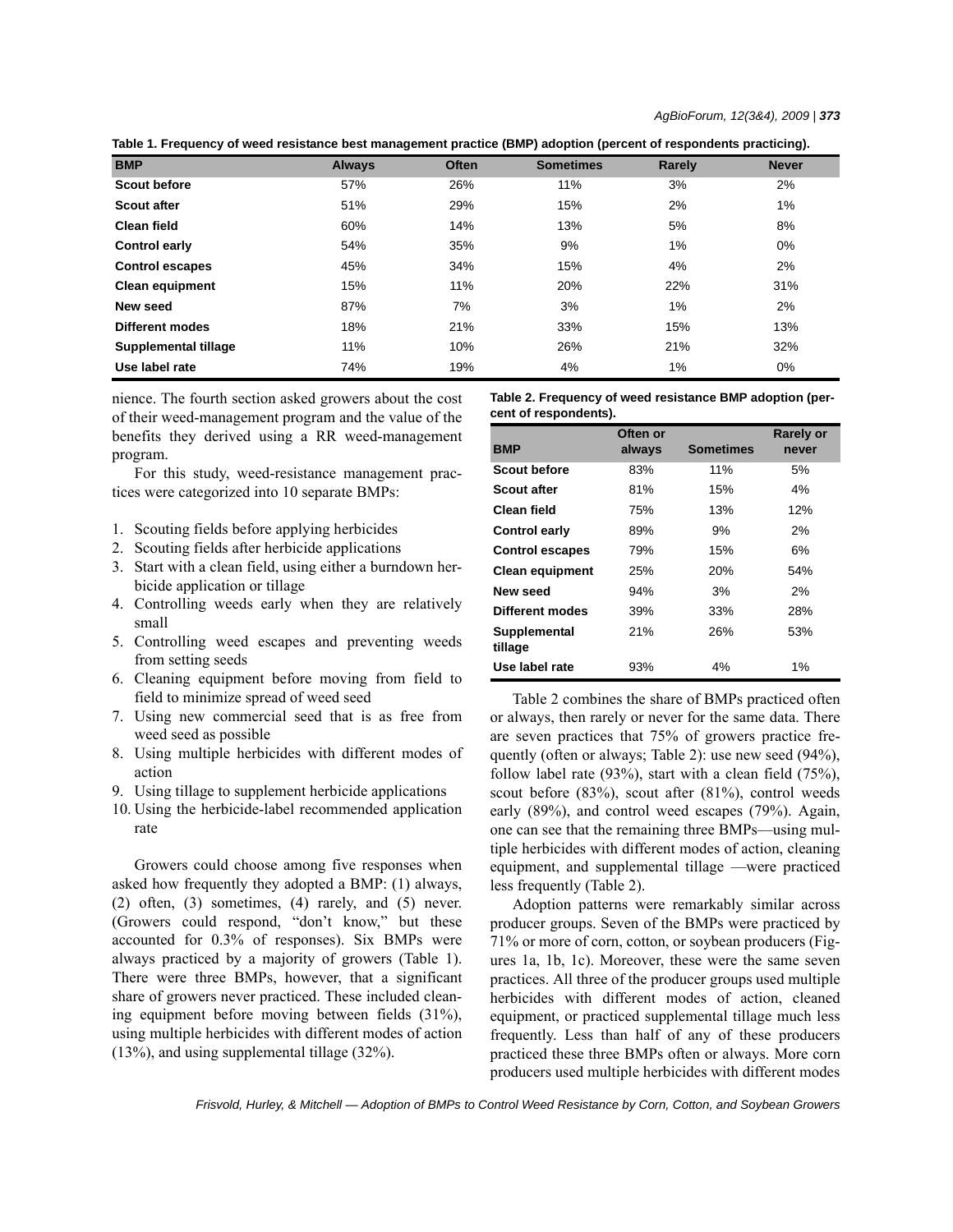

**Figure 1a. Percent of corn growers adopting BMPs often or always.**



**Figure 1b. Percent of soybean growers adopting BMPs often or always.**



**Figure 1c. Percent of cotton growers adopting BMPs often or always.**



**Figure 2. Percentage of growers often or always adopting BMPs by total number of BMPs adopted and targeted crop.**

of action often or always (49%) than either cotton (38%) or soybean (28%) growers.

Cotton growers were more likely to practice more BMPs often or always than were corn or soybean growers (Figure 2). More than 70% of cotton growers practice seven or more BMPs often or always, compared to 58% of corn producers and 55% of soybean producers. About 45% of cotton growers practiced eight or more BMPs often or always compared to 35% for corn growers and 24% for soybean growers. About 95% of cotton growers often or always adopted five or more BMPs.

#### **Methods**

Integrated weed management (IWM) involves adoption of multiple, interrelated practices. For empirical research, this raises questions about how one measures adoption when "adoption" involves making selections from a suite of different practices. Some studies consider adoption of individual practices, while others attempt to develop indexes characterizing the intensity of adoption. Hollingsworth and Coli (2001) developed a scoring system based on a weighted sum of practices adopted. Hammond et al. (2006) used an index that was an unweighted count of the total number of practices adopted. Llewellyn et al. (2007) considered those growers who adopted three or more practices (out of a possible six) as IWM adopters.

We analyzed data concerning BMP adoption in two ways. First, multivariate count-data analysis was used to identify which factors explained the total number of BMPs a grower adopted frequently (often or always).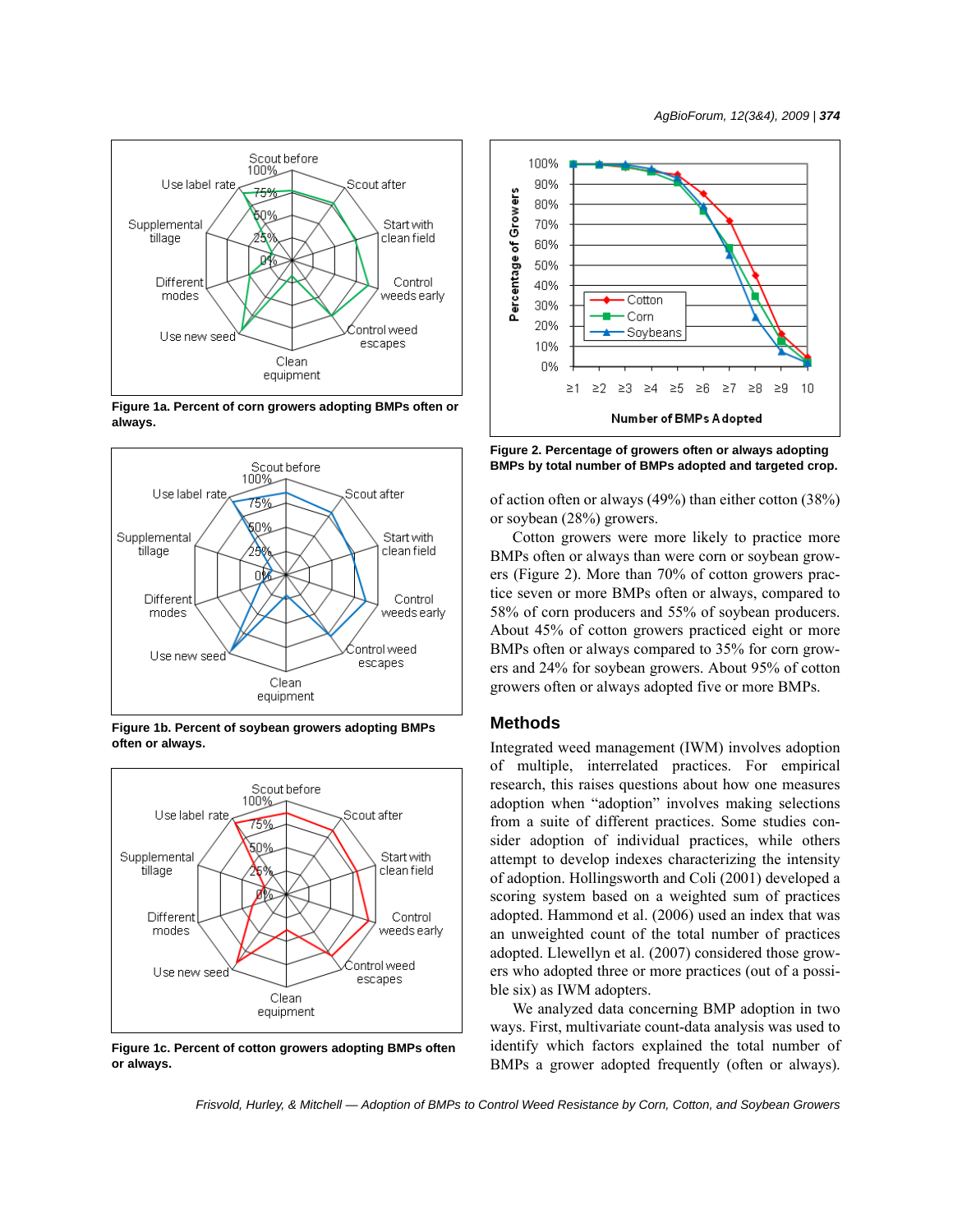For example, which factors help predict whether a grower will adopt eight practices frequently as opposed to seven? Here ,the dependent variable is similar to the unweighted index approach of Hammond et al. (2006). Next, multivariate ordered-probit regressions were estimated to identify factors that help explain how frequently a grower practiced a particular, single BMP.

For the multivariate regression analyses, in addition to the Marketing Horizons survey data, county-specific variables were created using data from the USDA NASS. These included the coefficient of variation (CV) of county crop yields of the targeted crop. CV is the standard deviation of yields divided by the mean of yields over 10 years. The yield CV was included to test the hypothesis that growers in counties with greater yield risk had different patterns of BMP adoption. Growers were asked what they expected their target crop yields would total. An index was created that was the ratio of growers' expected yields to their counties' average yields. This variable was included to test the hypothesis that growers with higher-than-average yields (perhaps better managers or growers farming under conditions that are more favorable) were more likely to adopt BMPs more frequently.

The number of BMPs a grower adopts often or always can only be an integer from 0, 1, 2, … up to 10. This means a Poisson (or other count data) model is more appropriate than standard linear regression, which can yield parameter estimates that are inefficient, biased, or both and can yield nonsensical predicted values (Greene, 1997; King, 1988). A Poisson regression assumes that the mean and variance of the dependent variable are equal. This assumption can overestimate the statistical significance of regression parameter estimates when there is over-dispersion (variance greater than the mean) or underestimate their statistical significance when there is under-dispersion (variance less than the mean). However, estimation here followed McCullagh and Nelder (1989), who fit a Poisson regression that relaxes this restriction. McCullagh and Nelder use the Pearson chi-square method to estimate a scale parameter *s*, such that  $s = 1$  if the mean and variance are equal,  $s >$ 1 if the variance exceeds the mean (over-dispersion), and  $s < 1$  if the variance is less than the mean (under-dispersion). We also estimate a generalized negative binomial regression as an alternative to a Poisson regression because it also allows for separate estimation of mean and variance (Cameron & Trivedi, 1998; Greene, 1997).

Next, ordered-probit regressions were estimated separately for each of the 10 BMPs. When asked how frequently they adopted a given BMP, respondents could *AgBioForum, 12(3&4), 2009 | 375*

**Table 3. Descriptive statistics for variables used in regressions.**

| sions.                                                                                                                     |              |          |  |  |
|----------------------------------------------------------------------------------------------------------------------------|--------------|----------|--|--|
|                                                                                                                            | <b>Means</b> | St. dev. |  |  |
| <b>Number of BMPs practiced often</b><br>or always                                                                         | 6.838        | 1.540    |  |  |
| Corn producer (=1 if targeted<br>producer; = 0 otherwise)                                                                  | 0.342        |          |  |  |
| Soybean producer (=1 if targeted<br>producer; = 0 otherwise)                                                               | 0.355        |          |  |  |
| Cotton producer (=1 if targeted<br>$product$ ; = 0 otherwise)                                                              | 0.303        |          |  |  |
| <b>Years of education</b>                                                                                                  | 14.042       | 1.816    |  |  |
| <b>Years farming</b>                                                                                                       | 29.799       | 12.116   |  |  |
| Crop acreage (acres)                                                                                                       | 1422         | 1196     |  |  |
| <b>Percent of land owned</b>                                                                                               | 41.611       | 32.060   |  |  |
| Raises livestock $(=1$ if yes; = 0<br>otherwise)                                                                           | 0.368        |          |  |  |
| Percent RR (percent of targeted<br>crop planted to RR varieties)                                                           | 87.026       | 28.275   |  |  |
| Yield difference (percent<br>difference of grower's expected<br>targeted crop yield compared to<br>county 10-year average) | 29.559       | 44.120   |  |  |
| Yield CV (county 10-year<br>coefficient of variation of<br>targeted of yield of grower's<br>targeted crop)                 | 0.177        | 0.084    |  |  |
| Resistance concern (=1 if yes if<br>grower indicated weed<br>resistance was a concern; = 0<br>otherwise)                   | 0.516        |          |  |  |
| Herfindahl index (Measure of<br>crop specialization $= 1$ for<br>complete specialization;<br>minimum value of 0.25)        | 0.536        | 0.160    |  |  |
| <b>Custom applications (percent of</b><br>herbicide applications to<br>targeted crop made by custom<br>applicators)        | 28.577       | 41.871   |  |  |
| County resistance (=1 if weed<br>resistance reported in county; =<br>0 otherwise)                                          | 0.126        |          |  |  |
| <b>CRD resistance (percent of</b><br>counties in 'crop reporting' with<br>reports of weed resistance)                      | 8.932        | 20.679   |  |  |
| <b>Number of observations</b>                                                                                              | 1,006        |          |  |  |

*Source: Marketing Horizons Survey and NASS county-level yield data.*

answer 1-always, 2-often, 3-sometimes, 4-rarely, or 5 never. In addition, respondents could answer "don't know," but few responded this way, so we deleted these few observations from the regression analysis.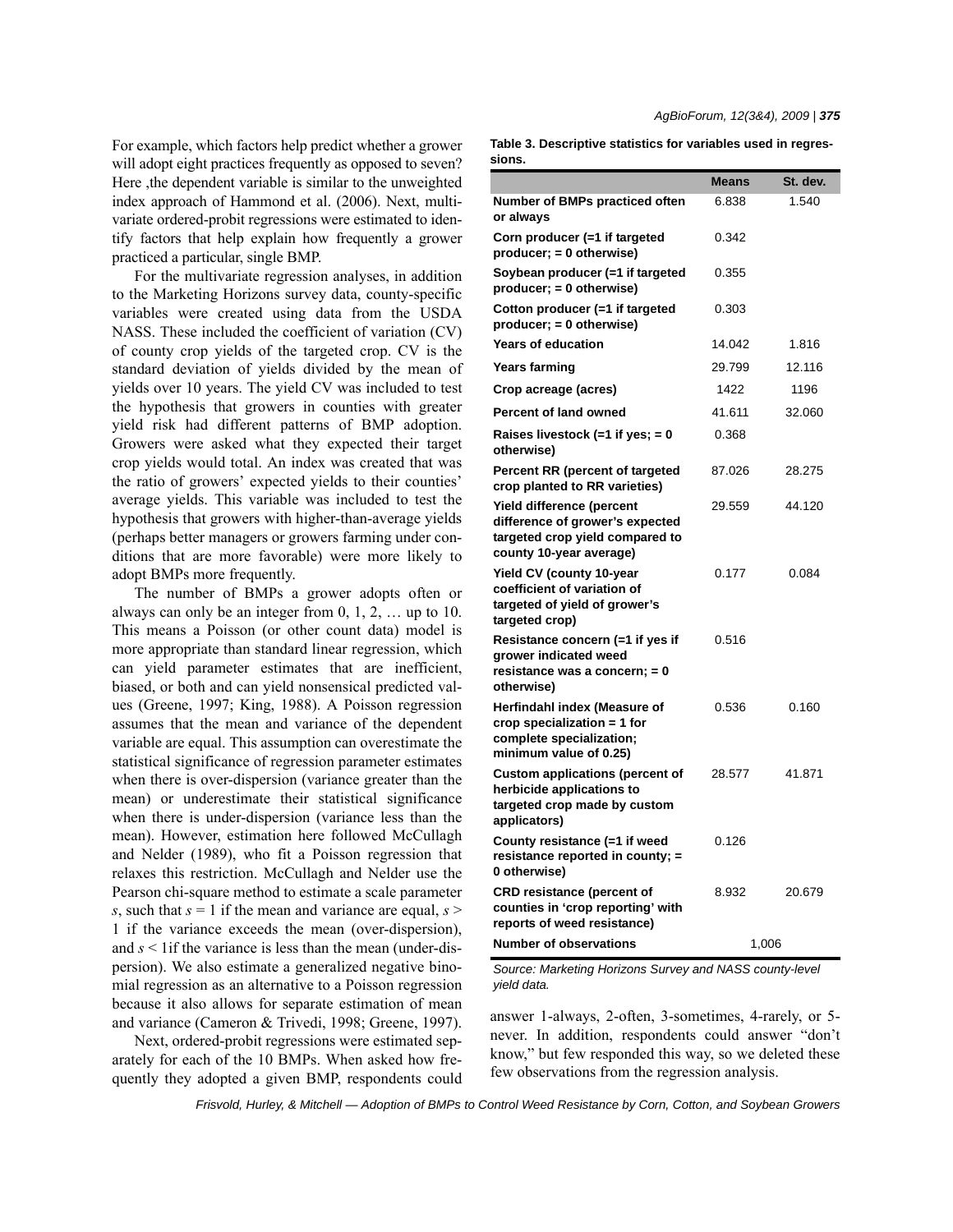**Table 4. Count data regression results for the number of weed BMPs adopted often or always.**

|                                 | <b>State effects</b> |         |                          |         | No state effects |         |                          |         |
|---------------------------------|----------------------|---------|--------------------------|---------|------------------|---------|--------------------------|---------|
|                                 | <b>Poisson</b>       |         | <b>Negative binomial</b> |         | <b>Poisson</b>   |         | <b>Negative binomial</b> |         |
| <b>Variable</b>                 | Coeff.               | Signif. | Coeff.                   | Signif. | Coeff.           | Signif. | Coeff.                   | Signif. |
| <b>Intercept</b>                | 1.798                | 0.000   | 1.797                    | 0.000   | 1.797            | 0.000   | 1.796                    | 0.000   |
| Soybean                         | $-0.009$             | 0.640   | $-0.01$                  | 0.623   | $-0.016$         | 0.393   | $-0.015$                 | 0.396   |
| Cotton                          | 0.080                | 0.100   | 0.079                    | 0.111   | 0.074            | 0.002   | 0.073                    | 0.003   |
| <b>Raise livestock</b>          | $-0.002$             | 0.913   | $-0.002$                 | 0.89    | $-0.006$         | 0.686   | $-0.006$                 | 0.696   |
| <b>Resist concern</b>           | 0.005                | 0.756   | 0.006                    | 0.704   | 0.006            | 0.69    | 0.006                    | 0.667   |
| <b>County weed resistance</b>   | 0.047                | 0.172   | 0.048                    | 0.169   | 0.050            | 0.142   | 0.050                    | 0.147   |
| <b>Education</b>                | 0.011                | 0.010   | 0.011                    | 0.010   | 0.012            | 0.003   | 0.012                    | 0.003   |
| <b>Years farming</b>            | $-0.001$             | 0.059   | $-0.001$                 | 0.058   | $-0.000$         | 0.143   | $-0.000$                 | 0.15    |
| Crop acres                      | 0.0000               | 0.148   | 0.00001                  | 0.134   | 0.00001          | 0.085   | 0.00001                  | 0.084   |
| % land owned                    | 0.000                | 0.304   | 0.000                    | 0.27    | 0.000            | 0.252   | 0.000                    | 0.239   |
| <b>RR</b> acres                 | 0.000                | 0.53    | 0.000                    | 0.522   | 0.000            | 0.532   | 0.000                    | 0.514   |
| Yield diff                      | 0.0000               | 0.037   | 0.0000                   | 0.035   | 0.0000           | 0.054   | 0.0000                   | 0.048   |
| <b>Yield CV</b>                 | $-0.358$             | 0.006   | $-0.366$                 | 0.006   | $-0.314$         | 0.007   | $-0.319$                 | 0.007   |
| Herfindahl                      | 0.074                | 0.124   | 0.073                    | 0.135   | 0.056            | 0.22    | 0.056                    | 0.229   |
| % custom ap.                    | 0.000                | 0.489   | 0.000                    | 0.519   | 0.000            | 0.580   | 0.000                    | 0.588   |
| <b>CRD weed Rst</b>             | $-0.002$             | 0.016   | $-0.002$                 | 0.015   | $-0.001$         | 0.053   | $-0.001$                 | 0.057   |
| IL*                             | 0.057                | 0.040   | 0.058                    | 0.038   |                  |         |                          |         |
| IN                              | 0.078                | 0.042   | 0.078                    | 0.043   |                  |         |                          |         |
| KS                              | 0.179                | 0.001   | 0.182                    | 0.001   |                  |         |                          |         |
| s (Scale)                       | 0.332                |         | 0.043                    |         | 0.335            |         | 0.043                    |         |
| Likelihood ratio test statistic | 91.302               | 0.000   | 90.689                   | 0.000   | 61.875           | 0.000   | 61.168                   | 0.000   |
| d.f.                            | 32                   |         | 32                       |         | 15               |         | 15                       |         |

*\* Only significant state effects reported. Boldface denotes significance at 5% level. Boldface with italics denotes significant at 10% level.*

The set of covariates used in the regression models included (1) dummy variables for target crop grown and whether a grower sold livestock; (2) years of grower education and farming experience; (3) total crop acres and percent of cropland owned; (4) the percentage of target crop planted to RR seed varieties in the previous year; (5) percent of herbicide applications carried out by a custom applicator; (6) a Herfindahl index based on the proportion of the crop acreage planted to corn, cotton, soybean, and other crops, which increases as a grower becomes more specialized; (7) a dummy variable indicating that the grower listed weed resistance as a concern in an open-ended question about weed management concerns—growers were not asked directly if resistance was a concern; (8) grower expected yield as a percent of county average yield and the coefficient of variation of target crop yield in the grower's county; and (9) measures of reported herbicide resistance. Two measures of reported herbicide resistance were constructed based on

proprietary data obtained from Monsanto. These were (a) a dummy variable indicating weed resistance to herbicides has been reported in a grower's county and (b) the percentage of counties in a grower's crop reporting district where weed resistance has been reported.

Table 3 reports descriptive statistics for variables used in the regressions. The sample included 1,006 observations after deleting those observations with missing data. Adoption rates of RR varieties are high, with an average of 87% of the acres of targeted crops planted to those varieties. Grower yield expectations also seem high relative to county averages. On average, growers expected their yields to exceed their county's 10-year average by 29%. This may reflect optimism on the part of producers, but recall that (a) growers were surveyed about their primary crop, and (b) our sample includes larger producers, only those growing 250 or more acres of the targeted crop. So, it might not be too surprising that relatively large growers, specializing in production of a crop expect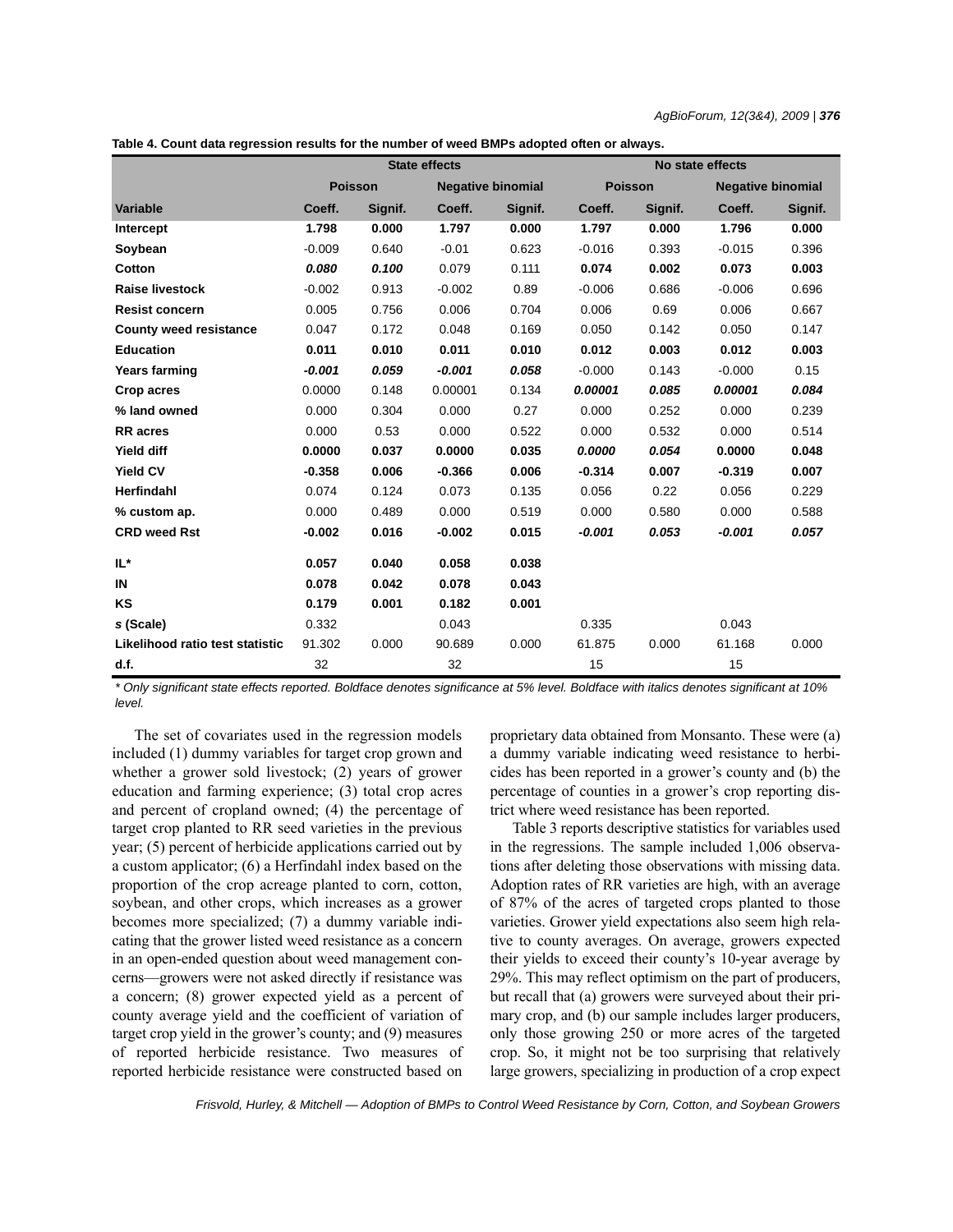higher-than-average yields. Or, growers' responses may reflect their potential yield, perhaps reflecting the highest yield they obtained in recent years.

### **Results—Count-Data Analysis**

Table 4 reports count-data regression results where the dependent variable is the total number of weed BMPs that a grower reported using either often or always. Table 4 reports results for generalized Poisson and negative binomial regressions with and without state fixed effects. The Poisson and negative binomial specifications yield similar results, with both models suggesting under-dispersion. Based on the likelihood statistics, we can reject the hypothesis of no state-level effects. However, only three states individually had statistically significant effects. The default state is Iowa, and the regression coefficients for Illinois, Indiana, and Kansas were all positive and significant. This suggests that, compared to Iowa, growers in these states tend to practice more BMPs often or always, while growers in other states tend to practice about the same number of weed BMPs as Iowa's growers.

A number of variables were significant across all specifications. The number of BMPs adopted

- increased with a grower's level of education,
- increased for growers with expected yields greater than the county average yield,
- was lower in counties with more variable yields (measured by the county yield CV), and
- was lower in crop- reporting districts reporting more resistance problems.

In regressions with state effects, the number of years of farming experience was negatively associated with the number of BMPs adopted, suggesting that younger farmers tend to adopt more BMPs. Separate models estimated by target crop did not perform well and so are not reported here—for the separate corn and soybean models, the null hypothesis of all zero coefficients (except for the constant) could not be rejected at the 5% level of significance.

In sum, younger, more educated growers who expect to obtain higher-than-average yields practiced a greater number of BMPs often or always. Growers in regions with greater percentage yield variability practiced fewer BMPs. The relationship between local resistance episodes and grower BMP adoption was mixed. Growers in crop-reporting districts with more counties reporting resistance practiced fewer BMPs. Yet, growers farming in counties reporting resistance, tended to adopt more BMPs. This latter relationship was not significant, however.

Cotton growers and larger operators appeared to adopt more BMPs, but this affect was attenuated by including state-specific effects. The attenuating effect of state variables may come from the fact that there was no overlap of growers in surveyed cotton and corn states and only a small overlap between surveyed cotton and soybean growers. Hence, there is a relatively high correlation between the state dummy variables and the cotton grower dummy variable.

### **Ordered-Probit Results**

Table 5 reports results for separate ordered-probit regression for each of the 10 BMPs. The dependent variable is the frequency of practicing a given BMP, where growers could choose between frequencies of never, rarely, sometimes, often, or always. Table 5 reports the effects of explanatory variables that were significant at the 5% and 10% levels. A positive sign (+) indicates an increase in the probability of practicing the BMP more frequently, while a negative minus sign  $(-)$  indicates the variable decreased the frequency of adopting the BMP.

Table 6 summarizes results of the ordered-probit regressions by explanatory variable. It reports the variables that had significant effects (at the 10% level) on adoption of each weed-resistance BMP. Results are summarized with and without state effects, with the data pooled across all growers.

In the count-data regressions, targeted cotton producers were more likely to adopt more BMPs often or always, but including state-specific effects attenuated this cotton-grower effect. This pattern repeats itself with frequency of adoption of individual BMPs. Targeted cotton producers appear to have a higher probability of more frequent adoption of a number of individual BMPs in the ordered probits. However, once we include state effects, the statistical significance of these relationships declines. In both ordered probits, soybean producers use multiple herbicides with different modes of action less frequently. In the count-data regression, a negative association existed between being a soybean producer and the number of BMPs adopted often or always, but the association was not significant.

The probit regressions also show that growers who expect yields higher than the county average are more likely to use multiple herbicides with different modes of action. In contrast, growers in counties with greater yield variability less frequently used herbicides with dif-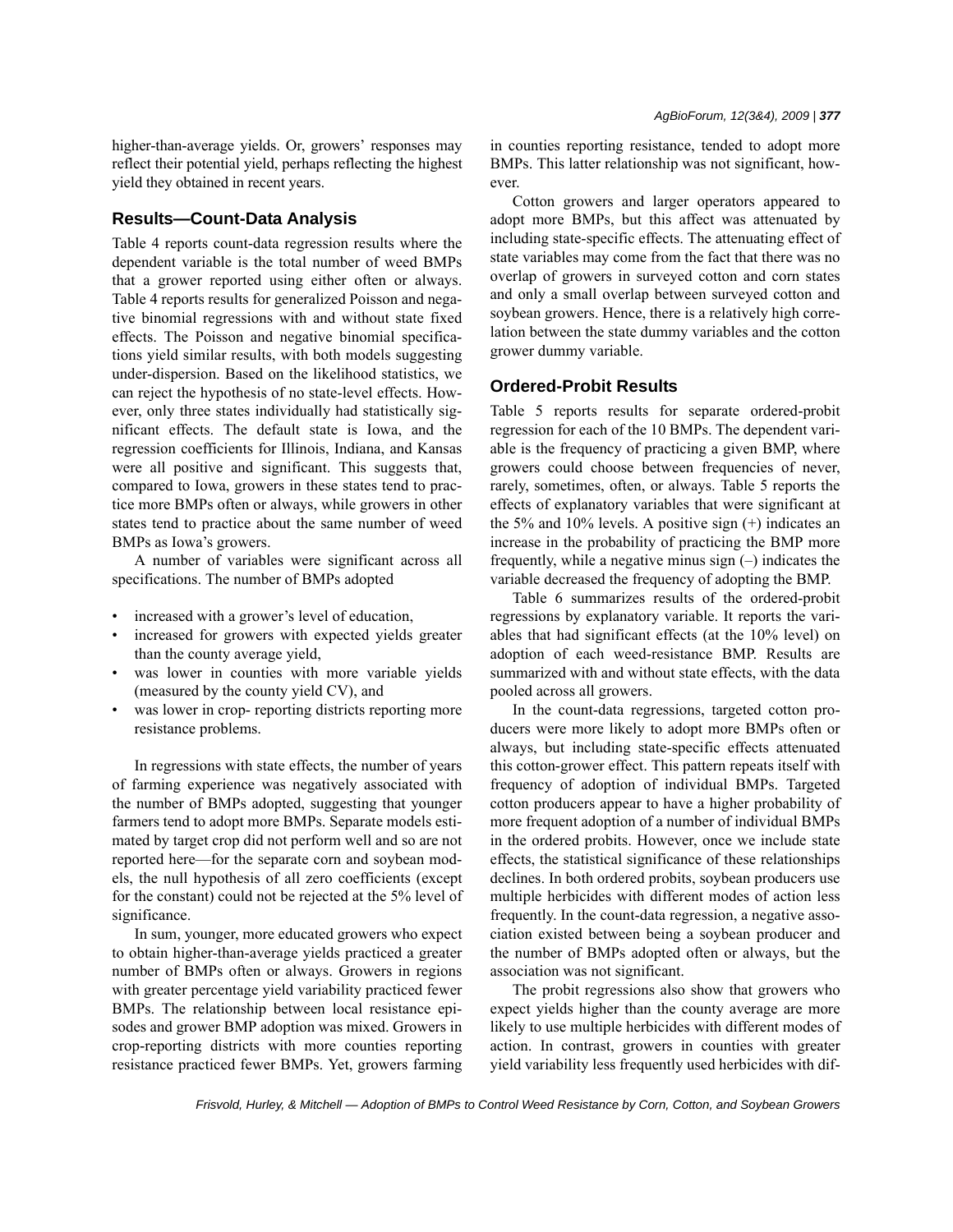*AgBioForum, 12(3&4), 2009 | 378*

|                                   |                                        |                            |                            |                                        |                            |                           |                  | <b>Different</b>           |                                  | <b>Follow</b>    |
|-----------------------------------|----------------------------------------|----------------------------|----------------------------|----------------------------------------|----------------------------|---------------------------|------------------|----------------------------|----------------------------------|------------------|
| <b>Explanatory</b><br>variables   | <b>Scout</b><br>before                 | <b>Scout</b><br>after      | <b>Clean</b><br>field      | <b>Control</b><br>early                | <b>Control</b><br>escapes  | Clean<br>equipment        | Use new<br>seed  | action                     | modes of Supplemental<br>tillage | label<br>rate    |
| <b>Education</b>                  |                                        | $+$ a                      |                            |                                        |                            | $\overline{\phantom{a}}$  |                  | $+$ <sup>a</sup>           | $\overline{\phantom{a}}$         |                  |
| <b>Years farming</b>              |                                        |                            |                            | $+$ a                                  | $\mathsf{-}^\mathtt{b}$    |                           |                  | $\mathsf{a}$               | $\overline{\phantom{a}}$         |                  |
| Crop acres                        |                                        |                            |                            |                                        |                            |                           |                  |                            |                                  |                  |
| <b>Percent land</b><br>owned      | $+^b$                                  |                            | $\_b$                      |                                        |                            |                           |                  |                            |                                  |                  |
| Roundup<br><b>Ready acres</b>     |                                        |                            |                            |                                        |                            |                           | $+$ a            | $\mathsf{-}^\mathsf{b}$    |                                  | $+^{\mathsf{b}}$ |
| Yield<br>difference               | $+^{\mathsf{b}}$                       | $+^{\mathsf{b}}$           |                            |                                        | $\texttt{+}^{\texttt{a}}$  |                           | $+^{\mathsf{b}}$ | $\texttt{+}^{\texttt{a}}$  |                                  |                  |
| Yield CV                          | $\overline{\phantom{a}}^{\phantom{a}}$ | $\_b$                      |                            |                                        | $\mathsf{a}$               |                           |                  | $\overline{\phantom{a}}$   | $\overline{\phantom{a}}$         |                  |
| Herfindahl<br>index               |                                        |                            |                            |                                        |                            |                           |                  |                            |                                  |                  |
| <b>Custom</b><br>application      |                                        | $\_b$                      | $\mathsf{L}^{\mathsf{b}}$  |                                        | $\mathsf{a}$               |                           |                  |                            |                                  |                  |
| Crop rep. dist.<br>resistance     |                                        |                            |                            | $\overline{\phantom{a}}^{\phantom{a}}$ | $\mathsf{a}$               |                           |                  |                            |                                  |                  |
| <b>County weed</b><br>resistance  |                                        |                            |                            |                                        |                            |                           |                  | $+$ a                      |                                  |                  |
| <b>Resistance is</b><br>a concern |                                        |                            |                            |                                        |                            | $\mathsf{=}^{\mathsf{a}}$ | $+^{\mathsf{b}}$ |                            | $\mathsf{a}$                     | $\mathsf{a}$     |
| Soybean                           |                                        |                            |                            |                                        |                            |                           |                  | $\overline{\phantom{a}}^a$ | $\overline{\phantom{a}}^a$       |                  |
| Cotton                            | $+$ a                                  |                            |                            |                                        |                            | $+^b$                     |                  |                            |                                  |                  |
| <b>Raises</b><br>livestock        |                                        | $\overline{\phantom{a}}^a$ |                            |                                        |                            |                           |                  | $+^{\mathsf{b}}$           |                                  |                  |
| <b>AL</b>                         |                                        |                            |                            |                                        |                            |                           |                  |                            | $\_b$                            |                  |
| AR                                |                                        |                            |                            | $+$ a                                  |                            |                           |                  |                            | $+^{\mathsf{b}}$                 |                  |
| GA                                | $\_b$                                  |                            |                            | $+^{\mathsf{b}}$                       |                            |                           |                  |                            |                                  |                  |
| IL.                               |                                        |                            |                            |                                        |                            |                           |                  |                            | $\texttt{+}^{\texttt{a}}$        |                  |
| IN                                |                                        |                            |                            |                                        | $\overline{\phantom{a}}$   | $+$ <sup>a</sup>          | $+^{\mathsf{b}}$ |                            |                                  |                  |
| KS                                | $+$ a                                  | $\texttt{+}^{\texttt{a}}$  | $+$ a                      |                                        |                            | $+$ <sup>a</sup>          |                  |                            |                                  |                  |
| <b>LA/MS</b>                      |                                        |                            |                            | $+a$                                   |                            |                           | $\_b$            |                            |                                  |                  |
| <b>MN</b>                         |                                        |                            | $\overline{\phantom{a}}^a$ |                                        | $\overline{\phantom{a}}^a$ | $+$ <sup>a</sup>          |                  |                            |                                  | $+$ <sup>a</sup> |
| <b>MO</b>                         |                                        |                            | $+^{\mathsf{b}}$           |                                        |                            |                           | $+$ a            |                            |                                  |                  |
| <b>NE</b>                         |                                        |                            |                            |                                        | $\mathsf{a}$               | $+$ <sup>a</sup>          |                  |                            |                                  | $+^{\rm b}$      |
| <b>NC/SC/VA</b>                   |                                        |                            |                            | $+$ <sup>a</sup>                       |                            |                           |                  |                            |                                  | $+^{\mathsf{b}}$ |
| <b>ND</b>                         |                                        |                            |                            |                                        | $\mathsf{-}^a$             | $+$ <sup>a</sup>          |                  |                            |                                  |                  |
| OH                                |                                        |                            |                            |                                        | $\_b$                      | $+^b$                     |                  |                            |                                  | $+$ <sup>a</sup> |
| ${\sf SD}$                        |                                        |                            | $\overline{\phantom{a}}^a$ | $+$ a                                  |                            | $+^b$                     |                  | $\mathsf{=}^\mathsf{a}$    |                                  |                  |
| <b>TN</b>                         |                                        |                            | $+^{\mathsf{b}}$           | $+$ <sup>a</sup>                       |                            |                           |                  |                            |                                  |                  |
| <b>TX/OK</b>                      |                                        |                            |                            |                                        |                            | $+a$                      | $\mathsf{a}$     | $\mathsf{-b}$              | $+a$                             |                  |
| WI                                |                                        |                            | $\mathsf{-b}$              |                                        |                            |                           |                  | $+$ a                      |                                  |                  |
| Likelihood P*                     | 0.008                                  | 0.000                      | 0.000                      | 0.005                                  | 0.000                      | 0.000                     | 0.000            | 0.000                      | 0.000                            | 0.076            |

**Table 5. Ordered-probit regressions for frequency of weed-resistance BMP adoption.**

*Adoption frequency categories: never, rarely, sometimes, often, always; + denotes variable had a positive and significant impact on frequency of adoption;* – *denotes variable had a negative and significant impact on frequency of adoption*

*a regression coefficient significant at 5% level; b coefficient significant at 10% level*

*\* P-value of likelihood ratio test of null hypothesis that regression coefficients of all explanatory variables = 0*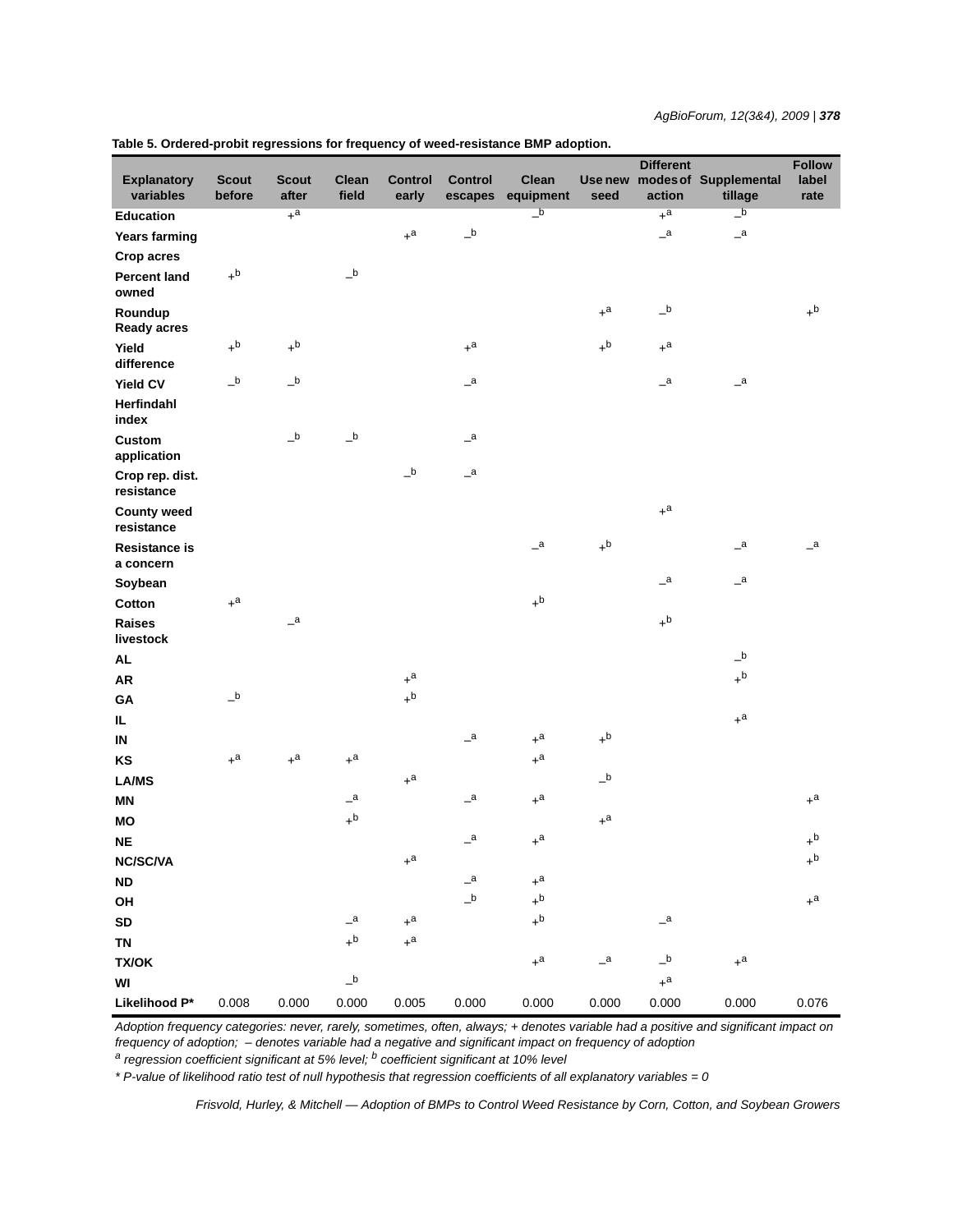ferent modes of action, practiced weed scouting, and

| Table 6. Significant variables from ordered-probit regressions and their effect on the frequency of adopting weed resistance |  |
|------------------------------------------------------------------------------------------------------------------------------|--|
| BMPs.                                                                                                                        |  |

| <b>Explanatory variable</b> | Ordered probit-No state effects |                    | <b>Ordered probit-State effects</b> |                      |  |
|-----------------------------|---------------------------------|--------------------|-------------------------------------|----------------------|--|
| Soybean                     | Control early $(-)$             | Diff. modes $(-)$  | Diff. modes $(-)$                   | Suppl. tillage $(-)$ |  |
| Cotton                      | Scout before $(+)$              | Clean equip. $(+)$ | Scout before (+)                    | Clean equip.(+)      |  |
|                             | Scout after $(+)$               | New Seed $(-)$     |                                     |                      |  |
|                             | Suppl. tillage (+)              |                    |                                     |                      |  |
| <b>Education</b>            | Scout after $(+)$               |                    | Scout after $(+)$                   | Clean equip. $(-)$   |  |
|                             |                                 |                    | Diff. modes $(+)$                   | Suppl. tillage (-)   |  |
| <b>Years farming</b>        | Control early $(+)$             | Diff. modes (-)    | Control early $(+)$                 | Diff. modes $(-)$    |  |
|                             |                                 |                    | Control esc. $(-)$                  | Suppl. tillage $(-)$ |  |
| Crop acres                  | Scout before $(+)$              |                    |                                     |                      |  |
| % land owned                | Scout before $(+)$              |                    | Scout before (+)                    | Clean field $(-)$    |  |
| <b>Roundup Ready acres</b>  | New Seed (+)                    | Label rate $(+)$   | New Seed (+)                        | Label rate $(+)$     |  |
|                             | Diff. modes $(-)$               | Clean field $(-)$  | Diff. modes $(-)$                   |                      |  |
|                             | Suppl. tillage (-)              |                    |                                     |                      |  |
| <b>Yield difference</b>     | Control esc. (+)                | Diff. modes $(+)$  | Scout before (+)                    | New Seed $(+)$       |  |
|                             |                                 |                    | Scout after $(+)$                   | Diff. modes $(+)$    |  |
| <b>County yield CV</b>      | Scout after $(-)$               | Control esc. $(-)$ | Scout before $(-)$                  | Control esc. $(-)$   |  |
|                             | Diff. modes $(-)$               |                    | Scout after $(-)$                   | Diff. modes $(-)$    |  |
|                             |                                 |                    | Suppl. tillage $(-)$                |                      |  |
| <b>Herfindahl index</b>     | Clean field $(-)$               | Suppl. till. $(+)$ |                                     |                      |  |
| <b>Custom applications</b>  | Scout after $(-)$               | Control esc. $(-)$ | Clean field $(-)$                   | Control esc. $(-)$   |  |
| <b>Resistance in CRD</b>    | Control esc. $(-)$              | Diff. modes $(-)$  | Control early $(-)$                 | Control esc. $(-)$   |  |
| <b>Resistance in county</b> | Diff. modes $(+)$               |                    | Diff. modes $(+)$                   |                      |  |
| Resistance a concern        | Clean field $(+)$               | Diff. modes $(+)$  | Clean equip. $(-)$                  | Suppl. tillage $(-)$ |  |
|                             | Clean equip. $(-)$              | Suppl. till. $(-)$ | New Seed $(+)$                      | Label rate $(-)$     |  |
|                             | New Seed (+)                    |                    |                                     |                      |  |
| <b>Raised livestock</b>     | Scout after $(-)$               |                    | Scout after $(-)$                   |                      |  |
|                             | Diff. modes $(+)$               |                    |                                     |                      |  |

controlled weed escapes. The positive impact of expected yield and the negative impact of yield variability are consistent with the count-data regressions.

## **Conclusions**

A higher percentage of acreage planted to RR seed varieties was associated with greater use of new seed and less-frequent use of multiple herbicides with different modes of action. RR acreage was associated with more frequently following herbicide-label rates. Growers expressing a concern about resistance in the openended questions used supplemental tillage and cleaned equipment less frequently, but used new commercial seed more frequently. Growers operating in a county with reports of weed resistance more frequently used multiple herbicides with different modes of action.

Although cotton growers adopted BMPs somewhat more frequently, BMP adoption patterns were remarkably similar across crops. For all three crops, adoption rates of the same three BMPs were low. These were cleaning equipment, using multiple herbicides with different modes of action, and supplemental tillage. The other seven BMPs were practiced frequently (often or always) by all three grower types.

Generalized Poisson and negative binomial regression results suggest that factors significantly and positively associated with adopting more BMPs include (a) having more education; (b) having less experience (perhaps being younger?); (c) growing cotton; (d) expecting higher yields relative to the county average; and (e) farming in counties with a lower yield coefficient of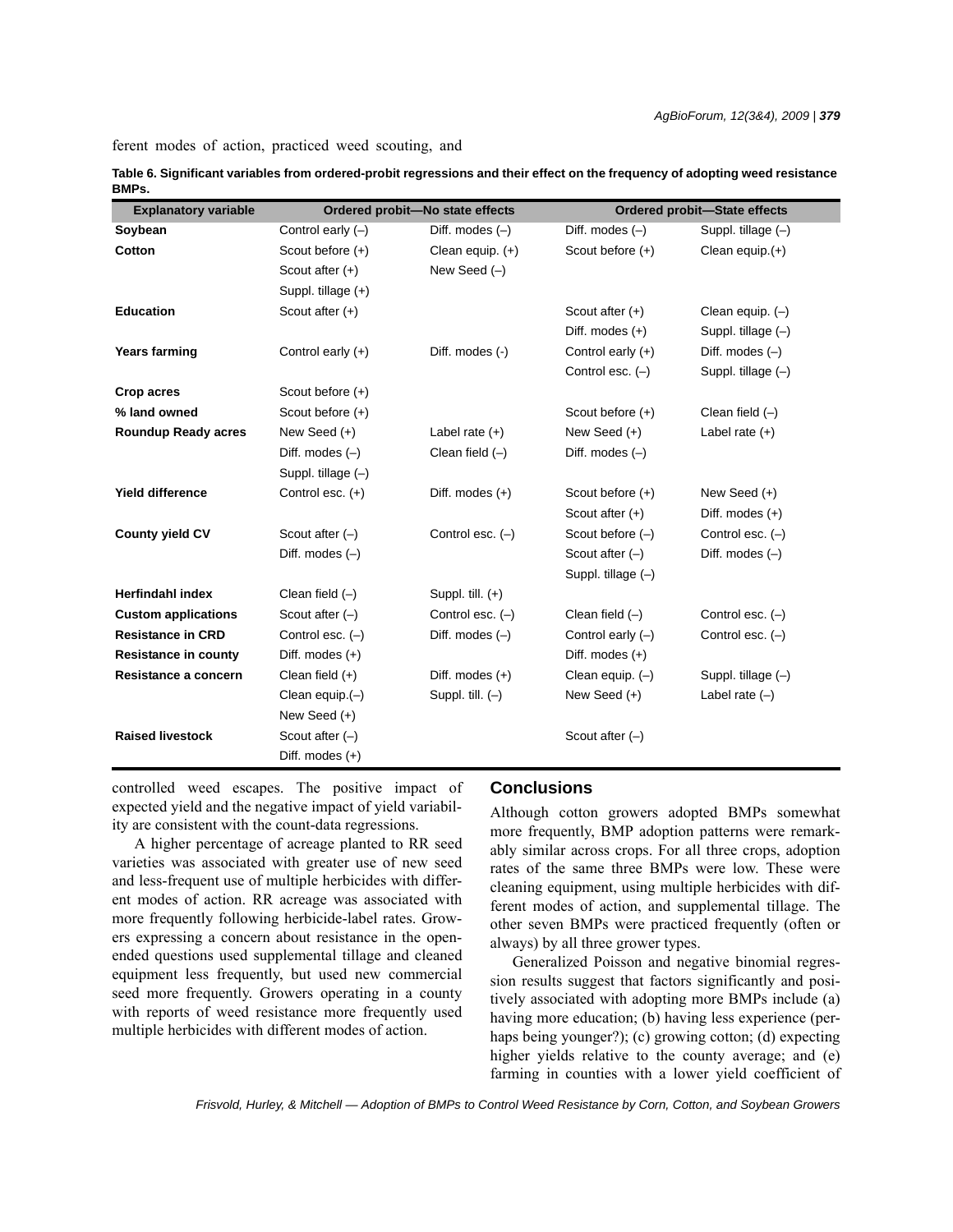variation. In the ordered probits, farming in a county with a larger coefficient of variation of target crop yield *reduced* the probability of frequent adoption of several BMPs. Highly variable production outcomes may hinder the observability and trialability of BMPs (Pannell & Zilberman, 2001). With greater yield variability, it may be more difficult for growers to assess outcomes or benefits of BMP adoption. In contrast, the ratio of a grower's expected yield to the county average yield *increased* the probability of frequent adoption of BMPs. There may be some form of a "good manager" effect at work, where growers with higher yields (or at least higher expected yields) than their neighbors tend to adopt more BMPs more frequently. If BMPs increase current returns by minimizing percent yield loss to weeds, gains from damage reduction would be greater for growers with higher yields.

The survey data suggests that most growers are frequently adopting most BMPs. Extension efforts may thus be more effective by targeting a minority of growers (and a few practices). In particular, counties with a high coefficient of variation of crop yield would be areas to look for low BMP adoption.

#### **References**

- Beckie, H.J. (2006). Herbicide-resistant weeds: Management tactics and practices. *Weed Technology*, *20*(3), 793-814.
- Burgos, N., Culpepper, S., Dotray, P., Kendig, J.A., Wilcut, J., & Nichols. R. (2006). Managing herbicide resistance in cotton cropping systems. Carey, NC: Cotton Incorporated.
- Cameron, A.C., & Trivedi, P.K. (1998). *Regression analysis of count data*. Cambridge, MA: Cambridge University Press, 1998.
- Carlson, G.A., & Wetzstein, M.E. (1993). Pesticide and pest management. In D. Zilberman, G.A. Carlson, & J.A. Miranowski (Eds.), *Agriculture and resource economics* (pp. 268-318). New York: Oxford University Press.
- Culpepper, A.S., York, A.C., & Kichler, J. (2008). *University of Georgia herbicide programs for controlling glyphosate-resistant Palmer amaranth in 2008 cotton* (Circular 924). Tifton, GA: Georgia Cooperative Extension Service.
- Gianessi, L.P. (2008). Economic impacts of glyphosate-resistant crops. *Pest Management Science*, 64, 346-352.
- Gorddard, R.J., Pannell, D.J., & Hertzler, G. (1995). An optimal control model for integrated weed management under herbicide resistance. *Australian Journal of Agricultural Economics*, *39*(1), 71-87.
- Green, J.M. (2007). Review of glyphosate and ALS-inhibiting herbicide crop resistance and resistant weed management. *Weed Technology*, *21*(2), 547-558.
- Greene, W.H. (1997). *Econometric analysis* (3rd ed.). Upper Saddle River, NJ: Prentice-Hall, Inc.
- Gressel, J., & Segel, L.A. (1990) Modelling the effectiveness of herbicide rotations and mixtures as strategies to delay or preclude resistance. *Weed Technology*, *4*, 186-198.
- Hammond, C.M., Luschei, E.C., Boerboom, C.M., & Nowak, P.J. (2006). Adoption of integrated pest management tactics by Wisconsin farmers. *Weed Technology*, *20*, 756-767.
- Heap, I.M. (2009). *The international survey of herbicide resistant weeds* [dataset]. Available on the World Wide Web: http:// www.weedscience.org/.
- Hollingsworth, C.S., & Coli, W.M. (2001). IPM adoption in Northeastern US: An examination of the IPM continuum. *American Journal of Alternative Agriculture*, *16*, 177-183.
- Holt, J.S., & Lebaron, H.M. (1990). Significance and distribution of herbicide resistance. *Weed Technology*, *4*, 141-149.
- Johnson, W.G., & Gibson, K.D. (2006). Glyphosate-resistant weeds and resistance management strategies: An Indiana grower perspective. *Weed Technology*, *20*(3), 768-772.
- King, G. (1988). Statistical models for political science event counts: Bias in conventional procedures and evidence for the exponential Poisson regression model. *American Journal of Political Science*, *32*, 838-863.
- Llewellyn, R.S., Lindner, R.K., Pannell, D.J., & Powles, S.B. (2001). Herbicide resistance and the decision to conserve the herbicide resource: Review and framework. *Australian Agribusiness Review*, *9*, Paper 4.
- Llewellyn, R.S., Lindner, R.K., Pannell, D.J., & Powles, S.B. (2002). Resistance and the herbicide resource: Perceptions of Western Australian grain growers. *Crop Protection*, *21*(10), 1067-1075.
- Llewellyn, R.S., Lindner, R.K., Pannell, D.J., & Powles, S.B. (2004). Grain grower perceptions and use of integrated weed management. *Australian Journal of Experimental Agriculture*, *44*, 993-1001.
- Llewellyn, R.S., Lindner, R.K., Pannell, D.J., & Powles, S.B. (2007). Herbicide resistance and the adoption of integrated weed management by Western Australian grain growers. *Agricultural Economics*, *36*(1), 123-130.
- Marra, M., Pardey, P., & Alston, J. (2002). The payoffs to transgenic field crops: an assessment of the evidence. *AgBioForum*, *5*, 43-50. Available on the World Wide Web: http:// www.agbioforum.org.
- Marra, M., & Piggott, N. (2006). The value of non-pecuniary characteristics of crop biotechnologies: A new look at the evidence. In J. Alston, R. Just, & D. Zilberman (Eds.), *Regulating agricultural biotechnology: Economics and policy* (pp. 145-177). New York: Springer.
- McCullagh, P., & Nelder, J.A. (1989). *Generalized linear models*  $(2^{nd}$  ed.). London: Chapman and Hall.